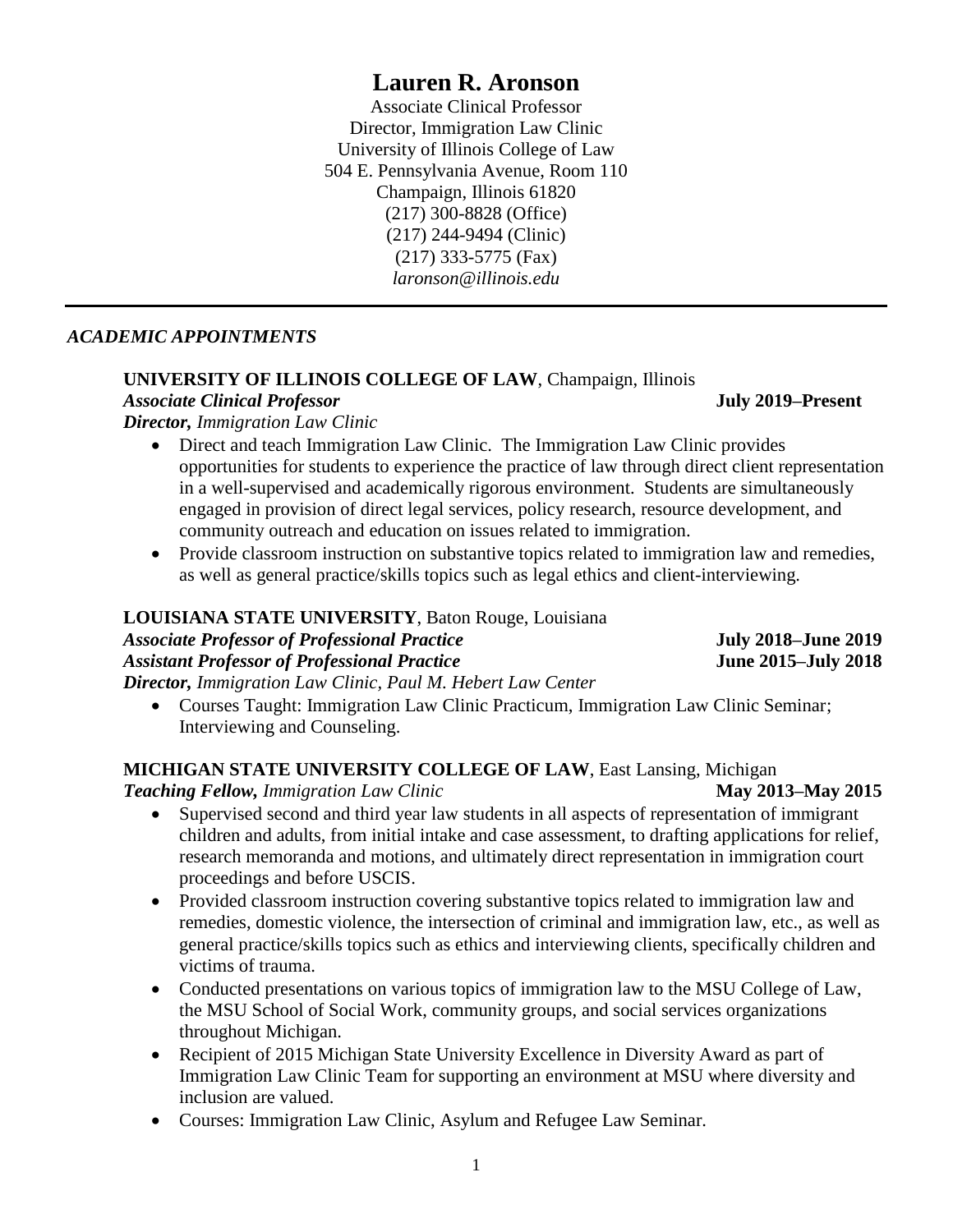# *PUBLICATIONS*

THE TIPPING POINT: THE FAILURE OF FORM OVER SUBSTANCE IN ADDRESSING THE NEEDS OF UNACCOMPANIED IMMIGRANT CHILDREN, 18 HARV. LATINO L. REV. 1 (2015).

# *TEACHING AND RESEARCH INTERESTS*

Immigration Law, Clinical Legal Education, Refugee and Asylum Law, Practice Skills Courses, Unaccompanied Immigrant Minors, Service Learning

# *OTHER LEGAL EXPERIENCE*

# **NATIONAL IMMIGRANT JUSTICE CENTER**, Chicago, Illinois

# *Staff Attorney* **April 2012–April 2013**

*Immigrant Children's Protection Project and Immigrant Legal Defense Project*

- Represented immigrant children and adults in immigration court proceedings and before USCIS for asylum, SIJS, adjustment of status, family petitions, U nonimmigrant visas for victims of crimes, and other forms of humanitarian immigration relief; drafted motions, legal memoranda and declarations.
- Conducted *Know Your Rights* presentations to detained immigrant children; performed legal screenings of detained and non-detained immigrant children and adults and assessed immigration relief options in each instance.
- Consulted with and advised pro bono attorneys on representation of unaccompanied immigrant youth for asylum and SIJS; conducted presentations to pro bono attorneys and other community organizations on humanitarian immigration law.

# **HARVARD LAW SCHOOL**, Cambridge, Massachusetts

# *Immigration and Refugee Advocate* May 2011–March 2012

*Harvard Immigration and Refugee Clinic* 

- Represented clients before the Asylum Office and in immigration court; extensively interviewed clients and drafted affidavits; and performed intake of potential clients.
- Researched and compiled country conditions and all other identifying/supporting materials for affirmative and defensive asylum applications; worked at length with interpreters, social workers, mental health professionals; and prepared VAWA application filings.
- Created syllabus and selected readings for Immigration and Refugee Advocacy Seminar.
- Researched and edited revisions to the 2012 edition of Professor Deborah Anker's treatise *Law of Asylum in the United States*.

# **DEWEY & LEBOEUF LLP**, New York, New York

- Utilizing resources from Dewey & LeBoeuf's furlough program, D.L. Pursuits
	- o Volunteered as an English as a Second Language teacher for adult immigrants through Columbia University Community Impact Program.
	- o Studied Spanish in Barcelona, Spain.

# *Tax Associate & Summer Associate* **September 2008–May 2009, May 2007–August 2007**

- Assisted in preparation for Internal Revenue Service appeals proceedings; researched legal tax issues and wrote legal memoranda; performed document review.
- Researched legal intellectual property issues and wrote legal memoranda; created presentation for Occupational Safety & Health Administration conference.

*D.L. Pursuits* **June 2009–April 2011**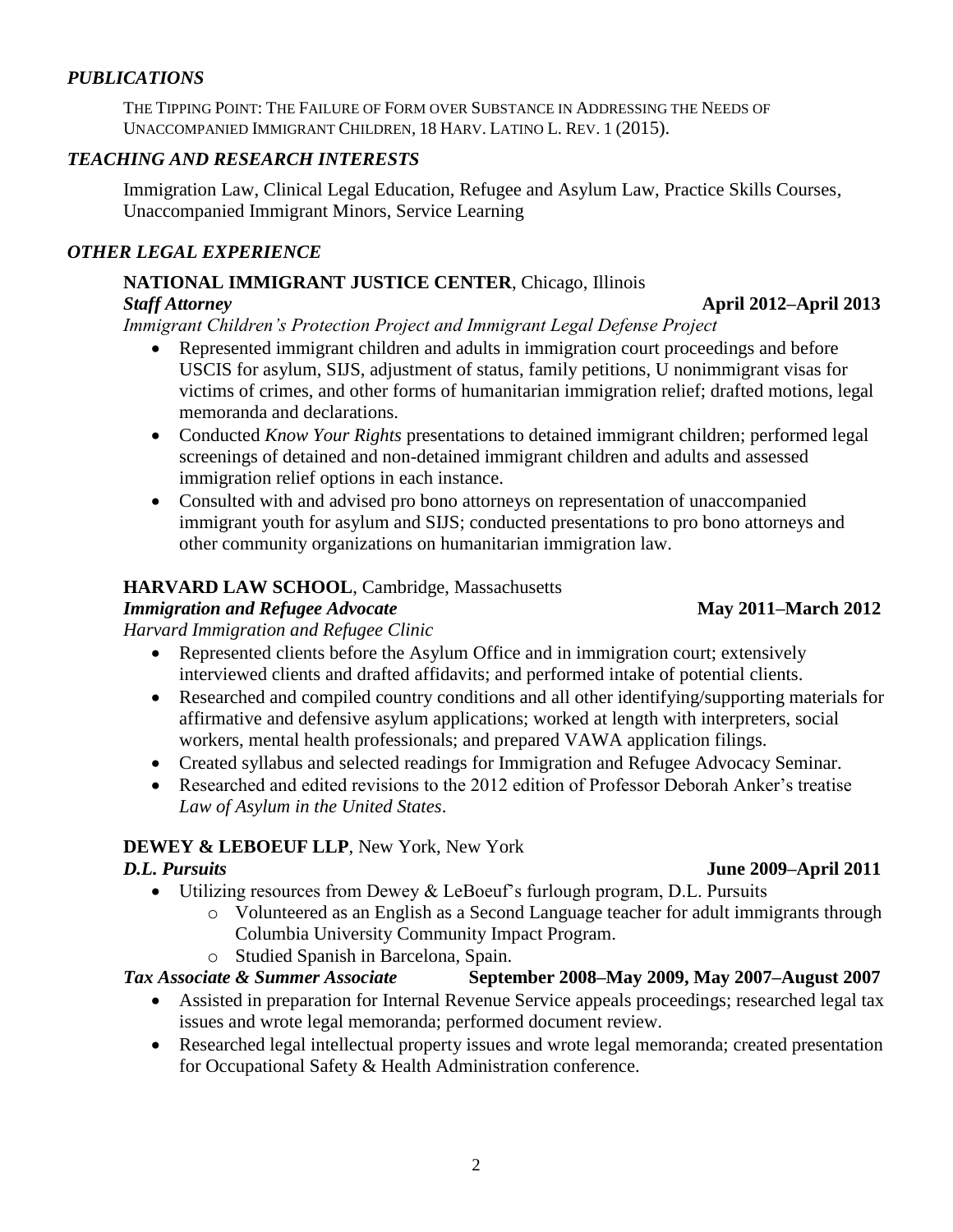# **HON. NANETTE K. LAUGHREY, U.S. DISTRICT COURT FOR THE WESTERN**

**DISTRICT OF MISSOURI**, Jefferson City, Missouri

### *Summer Clerk* **June 2006–August 2006**

 Assisted in drafting judicial orders; researched legal issues; and observed courtroom proceedings.

## *EDUCATION*

### **UNIVERSITY OF VIRGINIA SCHOOL OF LAW**, Charlottesville, Virginia J.D., 2008

- *Virginia Tax Review*, Asst. Articles Editor/Articles Editor, 2006–2007
- Virginia Innocence Project, Events and Publicity Chair, 2006–2007
- Peer Advisor 2006–2007 & 2007–2008
- Libel Show, Head Writer 2007–2008, Junta Writer 2006–2007

### **RICE UNIVERSITY**, Houston, Texas

B.A. English and Psychology, *cum laude*, 2003

- Teaching Assistant/Grader, Multivariable Calculus, 2000–2001
- Psi Chi Psychology Honors Society, 2002–2003
- Athenian Fellow Award 2003 (Outstanding Contribution to Sid Richardson College)
- Sid Richardson Head Fellow, Tutor Coordinator (2002–2003) and Tutor in Psychology and English, 2001–2003

**WILLIAMS COLLEGE**, Williamstown, Massachusetts 1999–2000

## *COMMUNITY OUTREACH, PRESENTATIONS AND CONTINUING EDUCATION*

- The Society for the Study of Social Problems Annual Conference, Critical Dialogue Presenter, *Social Justice League: Enhancing Immigrant's Access to Justice through Interdisciplinary Training and Education Efforts*, New York, New York, August 11, 2019.
- Emerging Immigration Scholars' Conference, Presenter, *Incubator Project: PechaKucha as a Pedagogical Tool*, Brigham Young University, Provo, Utah, June 7, 2019.
- Strengthening the Baton Rouge Immigrant Advocacy Community (MCLE/LABSWE), Organizer and Presenter, *Expert Witnesses and Working with Experts*, Baton Rouge, Louisiana, March 14, 2019.
- Strengthening the Baton Rouge Immigrant Advocacy Community (MCLE/LABSWE), Organizer and Presenter, *Psychosocial and Legal Complexities of Working with Trauma-affected Immigrants*, Baton Rouge, Louisiana, March 12, 2019.
- Strengthening the Baton Rouge Immigrant Advocacy Community (MCLE/LABSWE), Organizer and Presenter, *Ethics in Navigating Interpreter and Immigrant Dynamics*, Baton Rouge, Louisiana, March 7, 2019.
- Who's Watching the Children (a local grassroots movement) and the LSU Honors College, Featured Speaker, *Unaccompanied Immigrant Children in the United States*, Baton Rouge, Louisiana, February 7, 2019.
- Who's Watching the Children, Speaker, *Unaccompanied Immigrant Children in the United States*, Baton Rouge, Louisiana, December 3, 2018.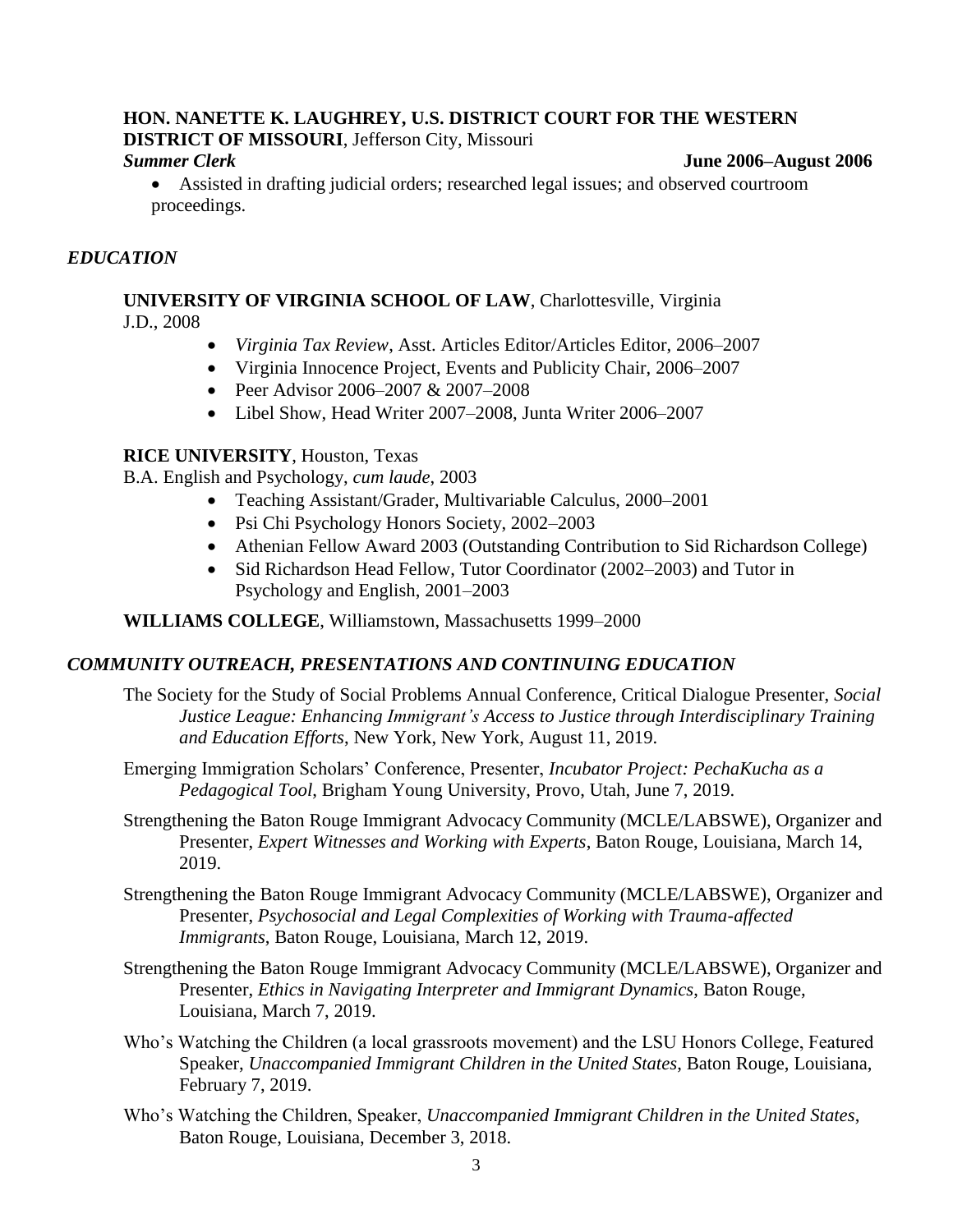- Atlas Foundation, Keynote Speaker, *15th Annual Dialogue and Friendship Dinner: Human Rights & Dialogue*, Baton Rouge, Louisiana, November 6, 2018.
- Southern Clinical Conference, Presenter, *Aspiration Before Legislation: Grounding Courses and Clinics in Home*, Columbia, South Carolina, October 19, 2018.
- Catholic Charities of the Diocese of Baton Rouge, Refugee Resettlement Orientation, Presenter, *U.S. Immigration Law and the Refugee*, Baton Rouge, Louisiana, August 16, 2018.
- Louisiana Scholarly Workshop 2018, Discussant, *The School to Deportation Pipeline by Laila Hlass*, New Orleans, Louisiana, February 23, 2018.
- Southern Clinical Conference, Organizer and Presenter, *Navigating the Media in the Fake News Era: Balancing Our Roles as Advocates, Educators and University Representatives*, Baton Rouge, Louisiana, October 20, 2017.
- Rotaract: Professionals of Baton Rouge, Speaker, *Immigration, Baton Rouge and You*, Baton Rouge, Louisiana, October 11, 2017.
- Louisiana State University, Organizer and Presenter, *DACA Information and Assistance Session*, Baton Rouge, Louisiana, September 24, 2017.
- Emerging Immigration Scholars' Conference, Presenter, *Incubator Project:* SHOULD YOU STAY OR SHOULD YOU GO? EXAMINING POTENTIAL ETHICAL OBLIGATIONS INVOLVED WITH JURISDICTIONAL ISSUES AND SPECIAL IMMIGRANT JUVENILE STATUS, Fort Worth, Texas, May 19, 2017.
- University Presbyterian Church of Baton Rouge, Guest Speaker, *Immigration in the United States: Alternative Facts vs. Facts*, Baton Rouge, Louisiana, April 1, 2017.
- Southern University Law Center, Panelist, *The Rule of Law and Executive Power under the Trump Presidency*, Baton Rouge, Louisiana, February 13, 2017.
- Louisiana State University, Speaker, *Iranian Student Association Rally*, February 9, 2017.
- LSU Law Center Forum, Panelist, *The Executive Order Travel Ban*, Baton Rouge, Louisiana, February 8, 2017.
- 2017 Association of American Law Schools Annual Meeting, Discussion Group Participant, *The Central American Refugee Crisis: A Discussion of the Current Response and Evaluation of U.S. Legal Obligations under Domestic and International Law*, San Francisco, California, January 4, 2017.
- Catholic Charities of the Diocese of Baton Rouge, Refugee Resettlement Orientation, Presenter, *U.S. Immigration Law and the Refugee*, Baton Rouge, Louisiana, July 14, 2016.
- Southeastern Association of Law Schools, 2016 Annual Conference, Speaker, *Chaos and Ethical Issues Resulting from the Collision of Federal Immigration Law and State Law in the Special Immigrant Juvenile Status Context*, Amelia Island, Florida, August 4, 2016.
- Catholic Charities of the Diocese of Baton Rouge, Refugee Resettlement Orientation, Presenter, *U.S. Immigration Law and the Refugee*, Baton Rouge, Louisiana, May 9, 2016.
- East Baton Rouge District Attorney's Office, Victim Assistance Coordinators In-Service, Presenter, *Helping Immigrant Victims of Crimes*, Baton Rouge, Louisiana, April 15, 2016.
- LSU Women Law Students Association and Black Law Students Association, LSU Law Center, Panelist, *Women in the Law*, April 7, 2016.
- American Constitution Society, LSU Law Center, Presenter, *The Great American Melting Pot Boils Over: Immigration the New Isolationism*, Baton Rouge, Louisiana, April 6, 2016.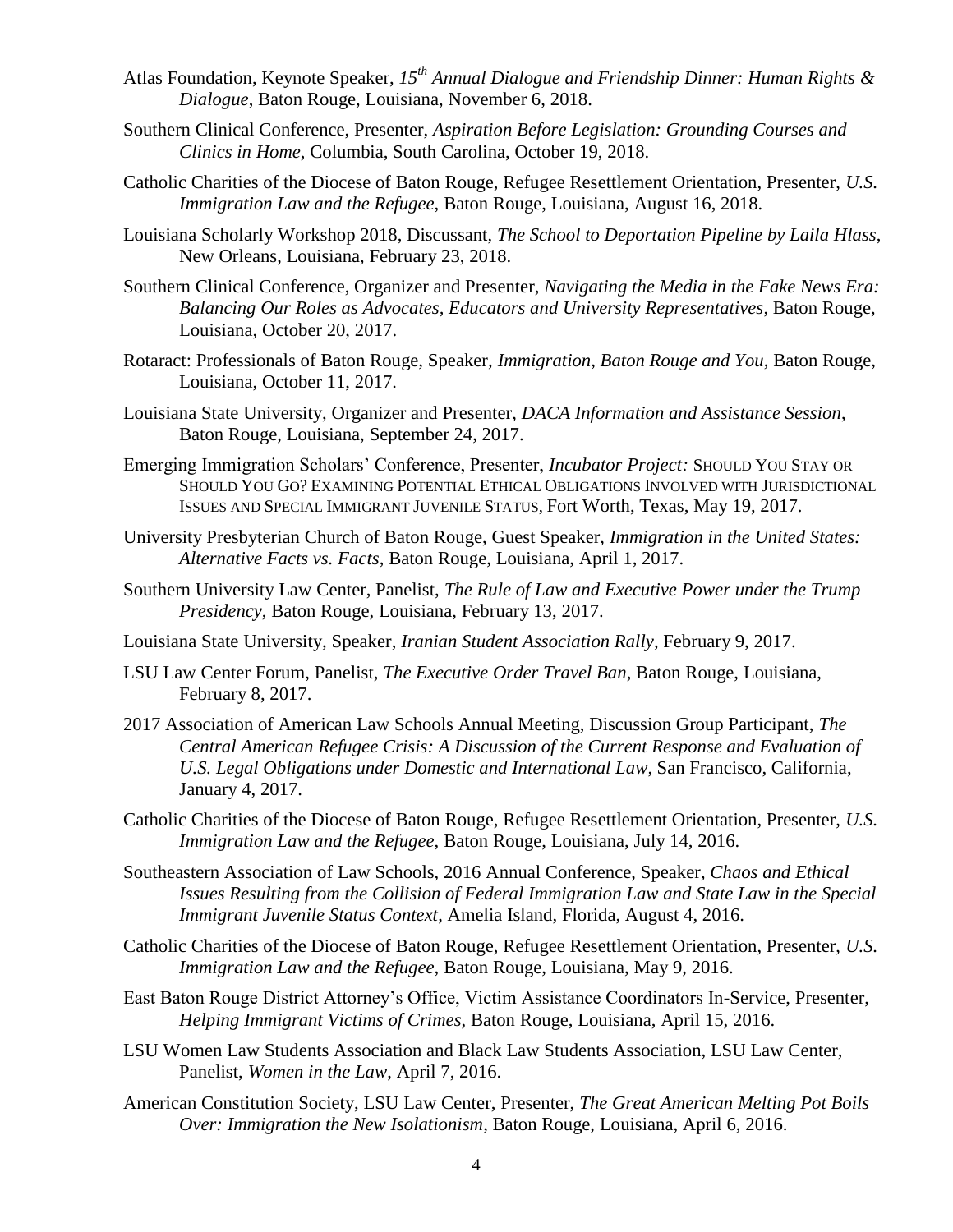- IRIS: Domestic Violence Center of Baton Rouge, Presenter, *Helping Immigrant Victims of Domestic Violence and Other Crimes*, Baton Rouge, Louisiana, March 17, 2016.
- Louisiana State Bar Association Diversity Conclave, Moderator and Panelist, *Immigration Law Ethics*, Baton Rouge, Louisiana, March 4, 2016.
- Baton Rouge Jewish Community Taskforce on Immigration, Presenter, *Study Colloquium: A Prelude to Action*, Baton Rouge, Louisiana, February 21, 2016.
- Immigration Law Association, LSU Law Center, Panelist, *Immigration Law Career Panel*, Baton Rouge, Louisiana, February 15, 2015.
- Baton Rouge Jewish Community Taskforce on Immigration, Panelist, *Planning Responses to the Syrian Refugee Conflict*, Baton Rouge, Louisiana, January 17, 2016.
- Emerging Immigration Scholars' Conference, Presenter, *Incubator Project: Will they Ever Learn: the Repeated Failure of In-Country Refugee Processing*, Coral Gables, Florida, June 2015.
- 2015 Association of American Law Schools Annual Conference on Clinical Legal Education, Panelist, *Navigating the Complexities of the Clinical Teaching Market*, Rancho Mirage, California, May 2015.
- Michigan State University School of Social Work, Keynote Speaker, *Executive Action in Immigration*, East Lansing, Michigan, April 16, 2015.
- Lutheran Social Services of Michigan, Presenter, *Naturalization and Family Unity*, Lansing, Michigan, January 26, 2015.
- 2015 Association of American Law Schools Annual Meeting, Panelist, *The Tipping Point, How the Recent Migrant Children's Crisis Highlights the U.S.'s Systemic Failure to Address the Needs of Unaccompanied Children*, Washington, D.C., January 4, 2015.
- Michigan State University School of Social Work, Advanced Social Welfare Policy, Guest Lecturer, *Issues Faced by Immigrant Children and Children of Immigrants in the United States*, East Lansing, Michigan, October 28, 2014.
- Michigan State University Junior Faculty Workshop, Presenter, THE TIPPING POINT: THE FAILURE OF FORM OVER SUBSTANCE IN ADDRESSING THE NEEDS OF UNACCOMPANIED IMMIGRANT CHILDREN, East Lansing, Michigan, September 26, 2014.
- Annual Midwest Clinical Conference, Moderator, *Newer Clinicians Session*, East Lansing, Michigan, September 12, 2014.
- Refugee Resettlement Program, Lutheran Social Services of Michigan, Presenter, *Working with Immigrant Children*, Lansing, Michigan, July 18, 2014.
- Michigan Coalition for Immigrant and Refugee Rights, Panelist, *Obtaining Predicate Orders in State Court for Special Immigrant Juvenile Status*, May 16, 2014.
- Godfrey-Lee Public Schools, Presenter, *Information on Deferred Action for Childhood Arrivals (DACA)*, April 19, 2014.
- Michigan State University College of Law, Panelist, *Coming to America: Undocumented Youth, Immigration and the U.S. Constitution*, February 25, 2014.
- Refugee Resettlement Program, Bethany Christian Services, Presenter, *Working with Immigrant Children*, Grand Rapids, Michigan, September 12, 2013.
- Baker & McKenzie Day of Service, Presenter/Trainer, *Working with Unaccompanied Immigrant Children: Basic Forms of Immigration Relief*, Chicago, Illinois, July 13, 2012.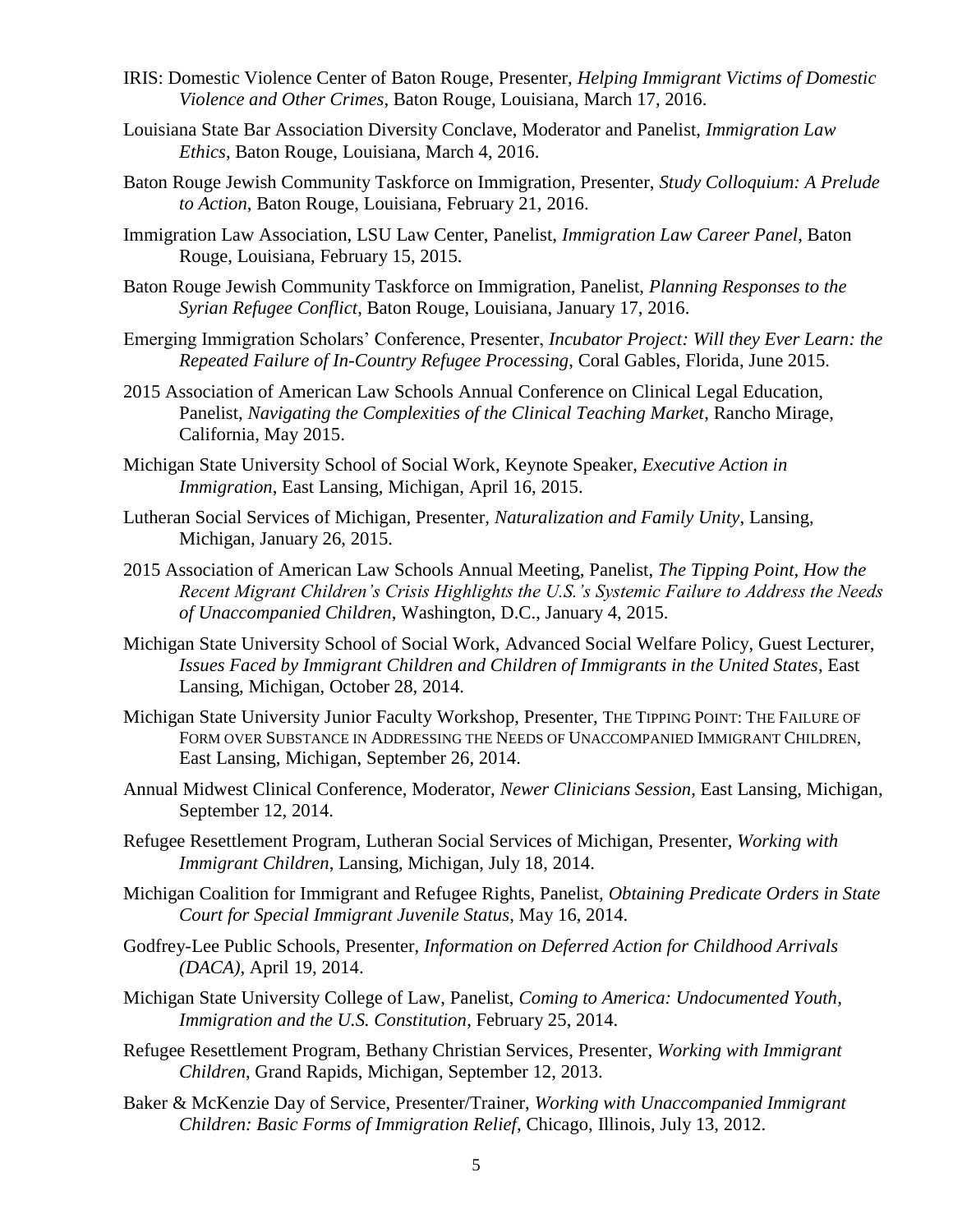## *LAW SCHOOL, UNIVERSITY AND ACADEMIC ACTIVITIES*

### **National/Regional:**

- 2019 Southern Clinical Conference Planning Committee member; Works-in-Progress Committee Cochair
- 2019 Emerging Immigration Scholars Conference Planning Committee member; Works-in-Progress Committee Co-chair
- American Association of Law Schools Clinical Legal Education Section, Membership, Outreach and Training Committee member, June 2015–present
- 2018 Southern Clinical Conference Planning Committee member; Works-in-Progress Committee Cochair
- 2017 Southern Clinical Conference Planning Committee member; Works-in-Progress Committee Chair, Publicity Committee member
- 2017 Emerging Immigration Scholars Conference Planning Committee member; Works-in-Progress Committee member
- 2014 Annual Midwest Clinical Conference Planning Committee Member; New Clinicians Session Planning Committee

### **Louisiana State University:**

- 2015 Service-Learning Faculty Scholar Program, Center for Community Engagement, Learning, and Leadership (CCELL) at LSU – selected as a Faculty Scholar from campus-wide pool to participate in a program designed to promote the institutionalization of service-learning courses.
- Dissertation Advisory Committee for Alejandra Torres, English PhD Candidate, Member, May 2017–present

### **LSU Law Center:**

Admissions Committee, 2018–2019, Member Experiential Learning Committee, 2018–2019, Member Hiring Committee, 2017–2018, Member Diversity and Professionalism Committee, 2015–2016, 2017–2018, Member Learning Outcomes Working Group, 2016–2018, Member Adjunct Committee, 2016–2017, Member Clinical Instruction Committee, 2015–2016, Member Pro Bono Committee, 2015–2016, Member

### *PROFESSIONAL AWARDS AND HONORS*

2018 Human Rights Award (on behalf of LSU Immigration Law Clinic), November 6, 2019, Atlas Foundation

Peabody Society Dean's Circle Grant, Louisiana State University, Recipient with Dr. Jen Scott, PhD, LMSW, July 2018–July 2019, *Strengthening the Baton Rouge Immigrant Advocacy Community*

### *MEDIA APPEARANCES*